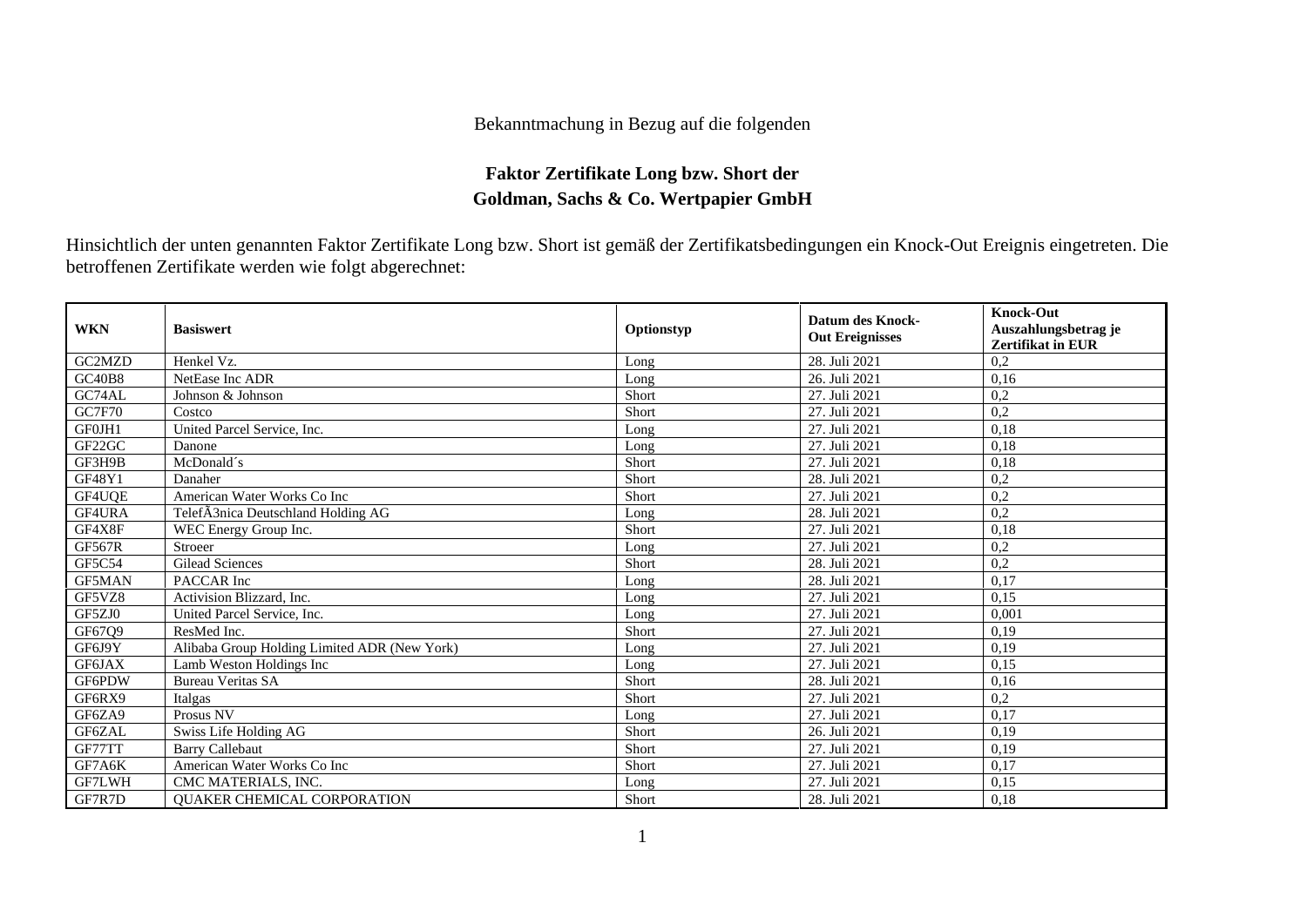| <b>WKN</b>    | <b>Basiswert</b>                             | Optionstyp | <b>Datum des Knock-</b><br><b>Out Ereignisses</b> | <b>Knock-Out</b><br>Auszahlungsbetrag je<br><b>Zertifikat in EUR</b> |
|---------------|----------------------------------------------|------------|---------------------------------------------------|----------------------------------------------------------------------|
| GF7U1G        | Invesco Ltd.                                 | Long       | 27. Juli 2021                                     | 0,15                                                                 |
| GF7V1G        | PACCAR Inc                                   | Long       | 27. Juli 2021                                     | 0,16                                                                 |
| GF7W71        | FibroGen, Inc.                               | Long       | 26. Juli 2021                                     | 0,2                                                                  |
| GF7WCR        | RBC BEARINGS INCORPORATED                    | Short      | 26. Juli 2021                                     | 0,15                                                                 |
| GF7WGQ        | PORTLAND GENERAL ELECTRIC COMPANY            | Short      | 27. Juli 2021                                     | 0,19                                                                 |
| GF7Y5P        | Aurubis                                      | Short      | 26. Juli 2021                                     | 0,18                                                                 |
| GF7Y7J        | Yum! Brands, Inc.                            | Short      | 26. Juli 2021                                     | 0,19                                                                 |
| GF7Y8Z        | Aon PLC                                      | Short      | 26. Juli 2021                                     | 0,17                                                                 |
| GF7YAM        | Vopak                                        | Long       | 28. Juli 2021                                     | 0,14                                                                 |
| GF7YCS        | Xerox                                        | Short      | 27. Juli 2021                                     | 0,17                                                                 |
| GF89W1        | Grupo Ferrovial SA                           | Short      | 28. Juli 2021                                     | 0,19                                                                 |
| GF8DKB        | Pfizer                                       | Short      | 28. Juli 2021                                     | 0,18                                                                 |
| GF8JD6        | <b>LVMH</b>                                  | Short      | 28. Juli 2021                                     | 0,17                                                                 |
| GF8JQ0        | Moncler S.p.A                                | Short      | 26. Juli 2021                                     | 0,19                                                                 |
| GF8NKW        | The Trade Desk, Inc.                         | Short      | 28. Juli 2021                                     | 0,19                                                                 |
| GF8U42        | <b>RLI CORP.</b>                             | Short      | 26. Juli 2021                                     | 0,19                                                                 |
| GF8YLC        | STIFEL FINANCIAL CORP.                       | Short      | 28. Juli 2021                                     | 0,19                                                                 |
| GF8YQT        | Activision Blizzard, Inc.                    | Long       | 27. Juli 2021                                     | 0,14                                                                 |
| GF96UE        | PerkinElmer Inc                              | Short      | 28. Juli 2021                                     | 0,17                                                                 |
| GF98EP        | Aroundtown                                   | Short      | 28. Juli 2021                                     | 0,19                                                                 |
| GF98L3        | Swiss Life Holding AG                        | Short      | 26. Juli 2021                                     | 0,19                                                                 |
| GF99SW        | The Cooper Companies Inc                     | Short      | 28. Juli 2021                                     | 0,2                                                                  |
| GF99V2        | Pentair PLC                                  | Short      | 27. Juli 2021                                     | 0,16                                                                 |
| GF9A69        | Just Eat Takeaway.com N.V.                   | Short      | 27. Juli 2021                                     | 0,2                                                                  |
| GF9FTG        | Las Vegas Sands Corp.                        | Long       | 27. Juli 2021                                     | 0,16                                                                 |
| GF9R28        | JD.com Inc                                   | Long       | 27. Juli 2021                                     | 0,15                                                                 |
| GF9UNM        | $STOXX(r)$ Europe 600 Basic Resources Index  | Short      | 26. Juli 2021                                     | 0,17                                                                 |
| GH03ZB        | Groupe Bruxelles Lambert S.A.                | Short      | 26. Juli 2021                                     | 0,2                                                                  |
| GH05DF        | Prosus NV                                    | Long       | 27. Juli 2021                                     | 0,08                                                                 |
| <b>GHOVFR</b> | Marathon Oil Corporation                     | Long       | 27. Juli 2021                                     | 0,19                                                                 |
| <b>GH0YNL</b> | Las Vegas Sands Corp.                        | Long       | 26. Juli 2021                                     | 0,19                                                                 |
| GH13XH        | <b>SCOR S.E.</b>                             | Long       | 28. Juli 2021                                     | 0,19                                                                 |
| GH13XQ        | <b>DENALI THERAPEUTICS INC</b>               | Long       | 26. Juli 2021                                     | 0,001                                                                |
| GH1GK6        | Dow Jones Industrial Average Index           | Short      | 26. Juli 2021                                     | 0,19                                                                 |
| <b>GH1NRB</b> | Capgemini SE                                 | Short      | 28. Juli 2021                                     | 0,16                                                                 |
| <b>GH29C0</b> | Dow Jones Industrial Average Index           | Short      | 26. Juli 2021                                     | 0,19                                                                 |
| GH2A3H        | Aurubis                                      | Short      | 26. Juli 2021                                     | 0,19                                                                 |
| GH2CW9        | Alibaba Group Holding Limited ADR (New York) | Long       | 26. Juli 2021                                     | 0,13                                                                 |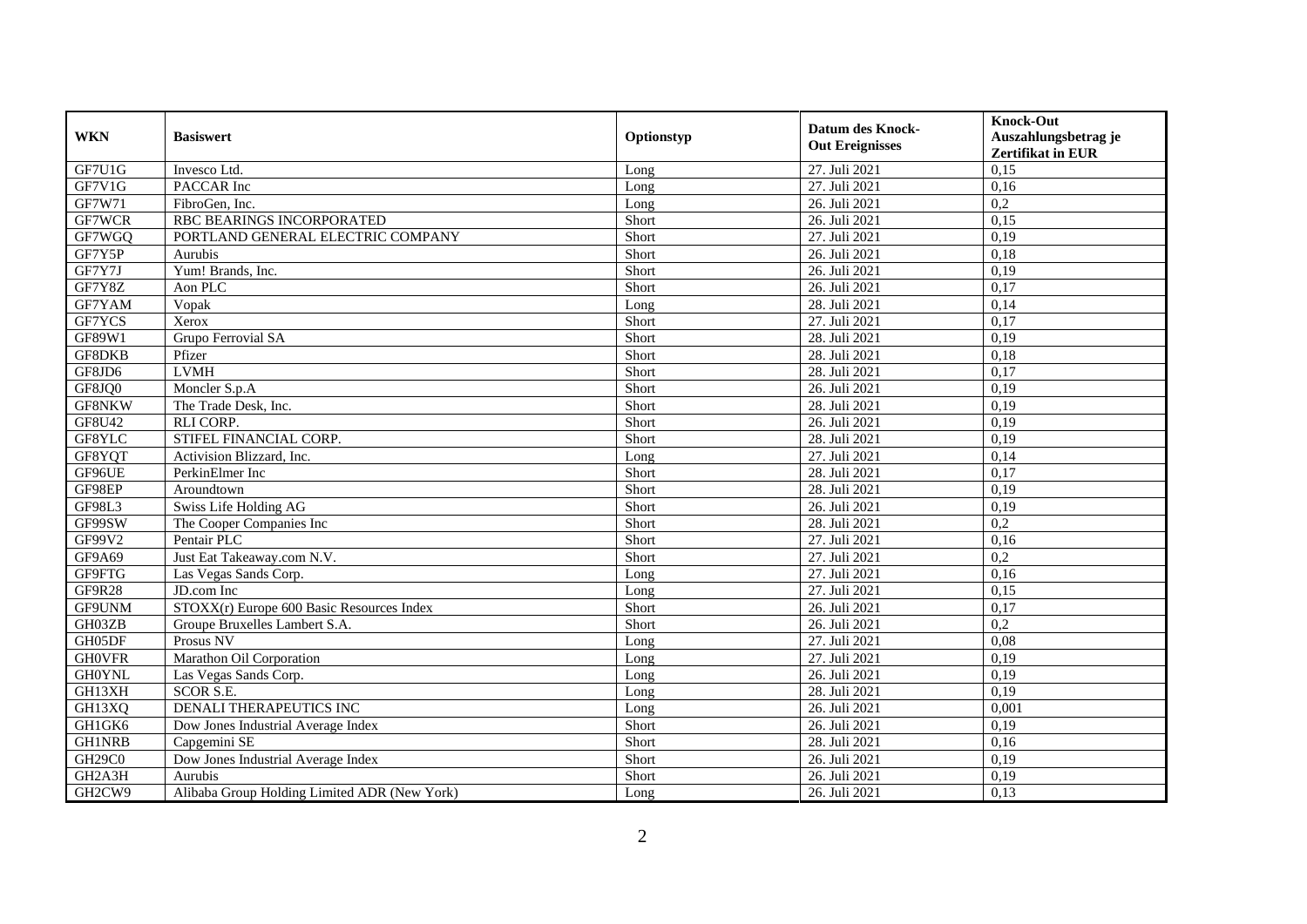| <b>WKN</b>    | <b>Basiswert</b>                             | Optionstyp | <b>Datum des Knock-</b><br><b>Out Ereignisses</b> | <b>Knock-Out</b><br>Auszahlungsbetrag je<br>Zertifikat in EUR |
|---------------|----------------------------------------------|------------|---------------------------------------------------|---------------------------------------------------------------|
| GH2JJC        | <b>Dassault Systemes</b>                     | Short      | 27. Juli 2021                                     | 0,17                                                          |
| GH3ARU        | MorphoSys AG                                 | Long       | 26. Juli 2021                                     | 0,2                                                           |
| GH3ARW        | $\overline{JD}$ .com Inc                     | Long       | 26. Juli 2021                                     | 0,19                                                          |
| GH3AX8        | <b>Invitae Corporation</b>                   | Long       | 26. Juli 2021                                     | 0,2                                                           |
| GH3CW0        | MorphoSys AG                                 | Long       | 27. Juli 2021                                     | 0,19                                                          |
| GH3H7W        | General Electric                             | Short      | 27. Juli 2021                                     | 0.16                                                          |
| GH3L7E        | Pinduoduo Inc. - ADR                         | Long       | 27. Juli 2021                                     | 0,16                                                          |
| GH3V0S        | HubSpot Inc                                  | Short      | 26. Juli 2021                                     | 0,19                                                          |
| GH3ZGG        | Teladoc Health Inc                           | Long       | 28. Juli 2021                                     | 0,08                                                          |
| GH3ZH6        | Baidu, Inc.                                  | Long       | 27. Juli 2021                                     | 0,19                                                          |
| GH3ZHF        | JD.com Inc                                   | Long       | 26. Juli 2021                                     | 0,14                                                          |
| GH3ZJA        | Albemarle Corporation                        | Short      | 26. Juli 2021                                     | 0,19                                                          |
| <b>GH425V</b> | NIO Inc                                      | Long       | 26. Juli 2021                                     | 0,2                                                           |
| GH42AB        | Alibaba Group Holding Limited ADR (New York) | Long       | 27. Juli 2021                                     | 0,17                                                          |
| GH44GW        | Rolls-Royce                                  | Short      | 26. Juli 2021                                     | 0,19                                                          |
| GH44QK        | Meggitt PLC                                  | Short      | 28. Juli 2021                                     | 0,2                                                           |
| GH44VA        | <b>United Utilities</b>                      | Short      | 27. Juli 2021                                     | 0,2                                                           |
| GH4CKN        | Nordex SE                                    | Long       | 27. Juli 2021                                     | 0,19                                                          |
| GH4CPF        | Alibaba Group Holding Limited ADR (New York) | Long       | 26. Juli 2021                                     | 0,08                                                          |
| GH4CQY        | <b>II-VI INCORPORATED</b>                    | Long       | 27. Juli 2021                                     | 0,18                                                          |
| GH4K8Y        | <b>ASML</b>                                  | Short      | 28. Juli 2021                                     | 0,18                                                          |
| GH4ME6        | NetEase Inc ADR                              | Long       | 26. Juli 2021                                     | 0,14                                                          |
| GH4QG0        | INSPIRE MEDICAL SYSTEMS, INC.                | Long       | 27. Juli 2021                                     | 0,18                                                          |
| GH4QWR        | <b>Cotton Future</b>                         | Short      | 27. Juli 2021                                     | 0,19                                                          |
| GH4SZA        | BioNTech SE - ADR                            | Short      | 28. Juli 2021                                     | 0,2                                                           |
| GH4W27        | NASDAQ-100 Index                             | Short      | 26. Juli 2021                                     | 0,2                                                           |
| GH4YKT        | Alibaba Group Holding Limited ADR (New York) | Long       | 26. Juli 2021                                     | 0,13                                                          |
| <b>GH561S</b> | Prosus NV                                    | Long       | 27. Juli 2021                                     | 0,04                                                          |
| GH5EQ9        | Baidu, Inc.                                  | Long       | 26. Juli 2021                                     | 0,18                                                          |
| GH5H3D        | Facebook                                     | Short      | 28. Juli 2021                                     | 0,17                                                          |
| GH5NF6        | Lufthansa                                    | Short      | 28. Juli 2021                                     | 0,14                                                          |
| GH5NFP        | BioNTech SE - ADR                            | Short      | 28. Juli 2021                                     | 0,16                                                          |
| GH5NG6        | Faurecia                                     | Long       | 27. Juli 2021                                     | 0,17                                                          |
| GH5R2R        | Alibaba Group Holding Limited ADR (New York) | Long       | 27. Juli 2021                                     | 0,14                                                          |
| <b>GH5U12</b> | Teladoc Health Inc                           | Long       | 28. Juli 2021                                     | 0,01                                                          |
| GH5U1F        | Alibaba Group Holding Limited ADR (New York) | Long       | 26. Juli 2021                                     | 0,16                                                          |
| GH5U1G        | Teladoc Health Inc                           | Long       | 28. Juli 2021                                     | 0,001                                                         |
| GH5WMK        | Teledyne Technologies Inc                    | Short      | 28. Juli 2021                                     | 0,18                                                          |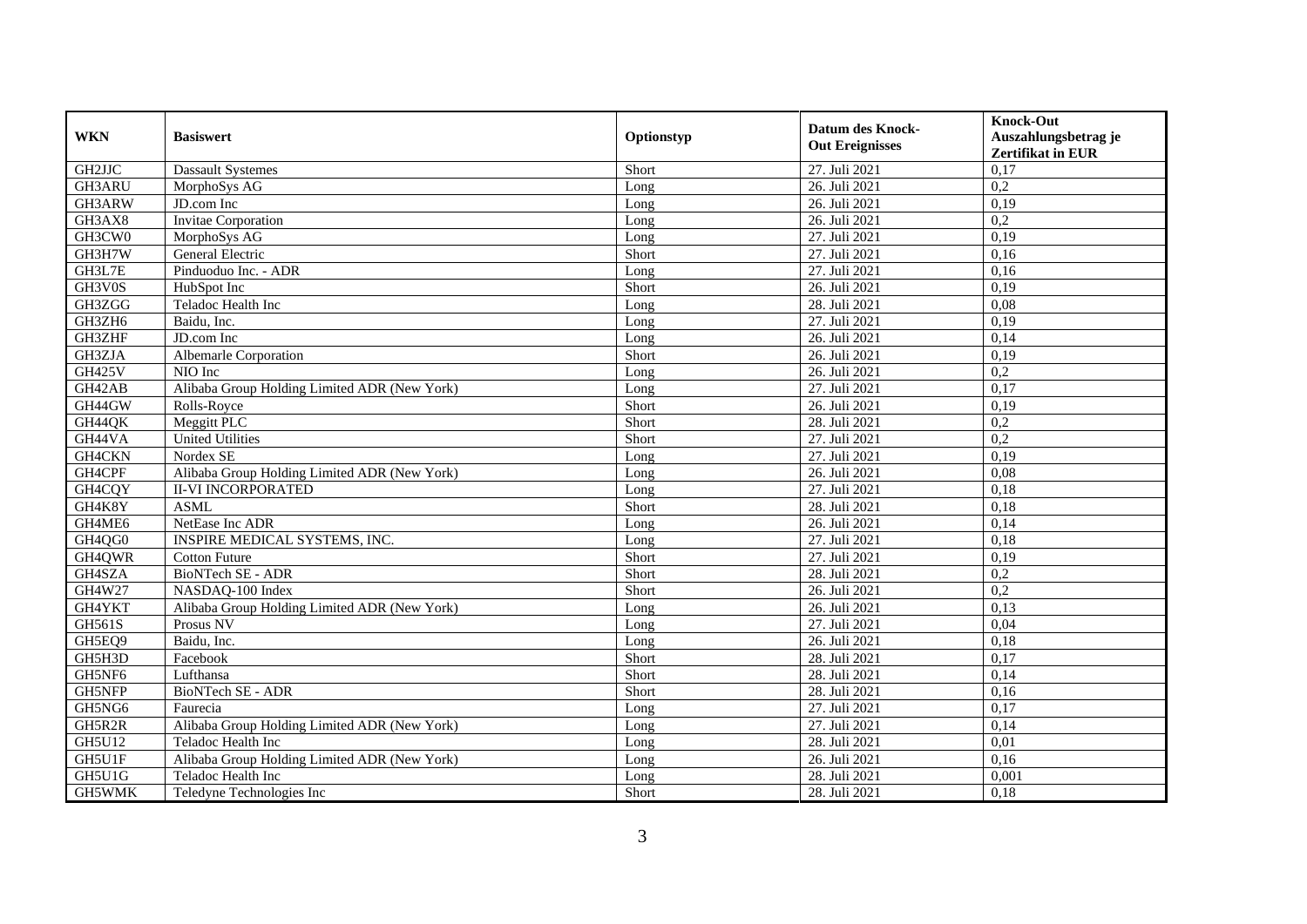| <b>WKN</b>    | <b>Basiswert</b>                             | Optionstyp | <b>Datum des Knock-</b><br><b>Out Ereignisses</b> | <b>Knock-Out</b><br>Auszahlungsbetrag je<br><b>Zertifikat in EUR</b> |
|---------------|----------------------------------------------|------------|---------------------------------------------------|----------------------------------------------------------------------|
| GH61S5        | Pinduoduo Inc. - ADR                         | Long       | 26. Juli 2021                                     | 0,16                                                                 |
| GH64JH        | Fresenius SE & Co KGaA                       | Short      | 28. Juli 2021                                     | 0,19                                                                 |
| GH67AS        | Alibaba Group Holding Limited ADR (New York) | Long       | 26. Juli 2021                                     | 0,08                                                                 |
| GH6B4T        | Teledyne Technologies Inc                    | Short      | 28. Juli 2021                                     | 0,16                                                                 |
| GH6TQT        | TUI                                          | Short      | 28. Juli 2021                                     | 0,18                                                                 |
| GH6XV6        | Micron Technology                            | Long       | 27. Juli 2021                                     | 0,19                                                                 |
| GH6XVT        | Alibaba Group Holding Limited ADR (New York) | Long       | 26. Juli 2021                                     | 0,18                                                                 |
| GH74D7        | BioNTech SE - ADR                            | Short      | 28. Juli 2021                                     | 0,14                                                                 |
| GH74DK        | Pinduoduo Inc. - ADR                         | Long       | 27. Juli 2021                                     | 0,14                                                                 |
| <b>GH74E1</b> | JD.com Inc                                   | Long       | 27. Juli 2021                                     | 0,16                                                                 |
| GH76ZF        | MorphoSys AG                                 | Long       | 26. Juli 2021                                     | 0,16                                                                 |
| GH79FL        | Prosus NV                                    | Long       | 26. Juli 2021                                     | 0,11                                                                 |
| GH79FP        | Baidu, Inc.                                  | Long       | 26. Juli 2021                                     | 0,14                                                                 |
| GH79GK        | Momo Inc                                     | Long       | 26. Juli 2021                                     | 0,15                                                                 |
| GH79GL        | Baidu, Inc.                                  | Long       | 27. Juli 2021                                     | 0,16                                                                 |
| GH7ARL        | MorphoSys AG                                 | Long       | 26. Juli 2021                                     | 0,14                                                                 |
| GH7ASE        | JD.com Inc                                   | Long       | 26. Juli 2021                                     | 0,19                                                                 |
| GH7ASM        | Prosus NV                                    | Long       | 26. Juli 2021                                     | 0.07                                                                 |
| GH7AT4        | Prosus NV                                    | Long       | 27. Juli 2021                                     | 0,15                                                                 |
| GH7ATB        | Prosus NV                                    | Long       | 27. Juli 2021                                     | 0,12                                                                 |
| GH7CSV        | MorphoSys AG                                 | Long       | 26. Juli 2021                                     | 0,14                                                                 |
| GH7CUF        | MorphoSys AG                                 | Long       | 27. Juli 2021                                     | 0,17                                                                 |
| GH7WUH        | MorphoSys AG                                 | Long       | 26. Juli 2021                                     | 0,14                                                                 |
| GH7WXV        | $\overline{JD}$ .com Inc                     | Long       | 26. Juli 2021                                     | 0,03                                                                 |
| GH7WY9        | JD.com Inc                                   | Long       | 26. Juli 2021                                     | 0,17                                                                 |
| GH7Z51        | Varta AG                                     | Short      | 26. Juli 2021                                     | 0,2                                                                  |
| <b>GH843N</b> | Salzgitter                                   | Short      | 26. Juli 2021                                     | 0,14                                                                 |
| GH8G4L        | Spotify Technology S.A.                      | Long       | 28. Juli 2021                                     | 0,001                                                                |
| GH8G69        | Pinduoduo Inc. - ADR                         | Long       | 26. Juli 2021                                     | 0,2                                                                  |
| GH8G7U        | Spotify Technology S.A.                      | Long       | 28. Juli 2021                                     | 0,14                                                                 |
| GH8G7Z        | Baidu, Inc.                                  | Long       | 27. Juli 2021                                     | 0,19                                                                 |
| GH8G8B        | Pinduoduo Inc. - ADR                         | Long       | 27. Juli 2021                                     | 0,16                                                                 |
| GH8GAV        | The Trade Desk, Inc.                         | Short      | 27. Juli 2021                                     | 0,17                                                                 |
| GH8LVQ        | Alibaba Group Holding Limited ADR (New York) | Long       | 27. Juli 2021                                     | 0,16                                                                 |
| GH8LZA        | JD.com Inc                                   | Long       | 27. Juli 2021                                     | 0,14                                                                 |
| GH8UBN        | NetEase Inc ADR                              | Long       | 27. Juli 2021                                     | 0,2                                                                  |
| GH8UCY        | Baidu, Inc.                                  | Long       | 27. Juli 2021                                     | 0,16                                                                 |
| <b>GH8UEB</b> | DENALI THERAPEUTICS INC                      | Long       | 27. Juli 2021                                     | 0,19                                                                 |